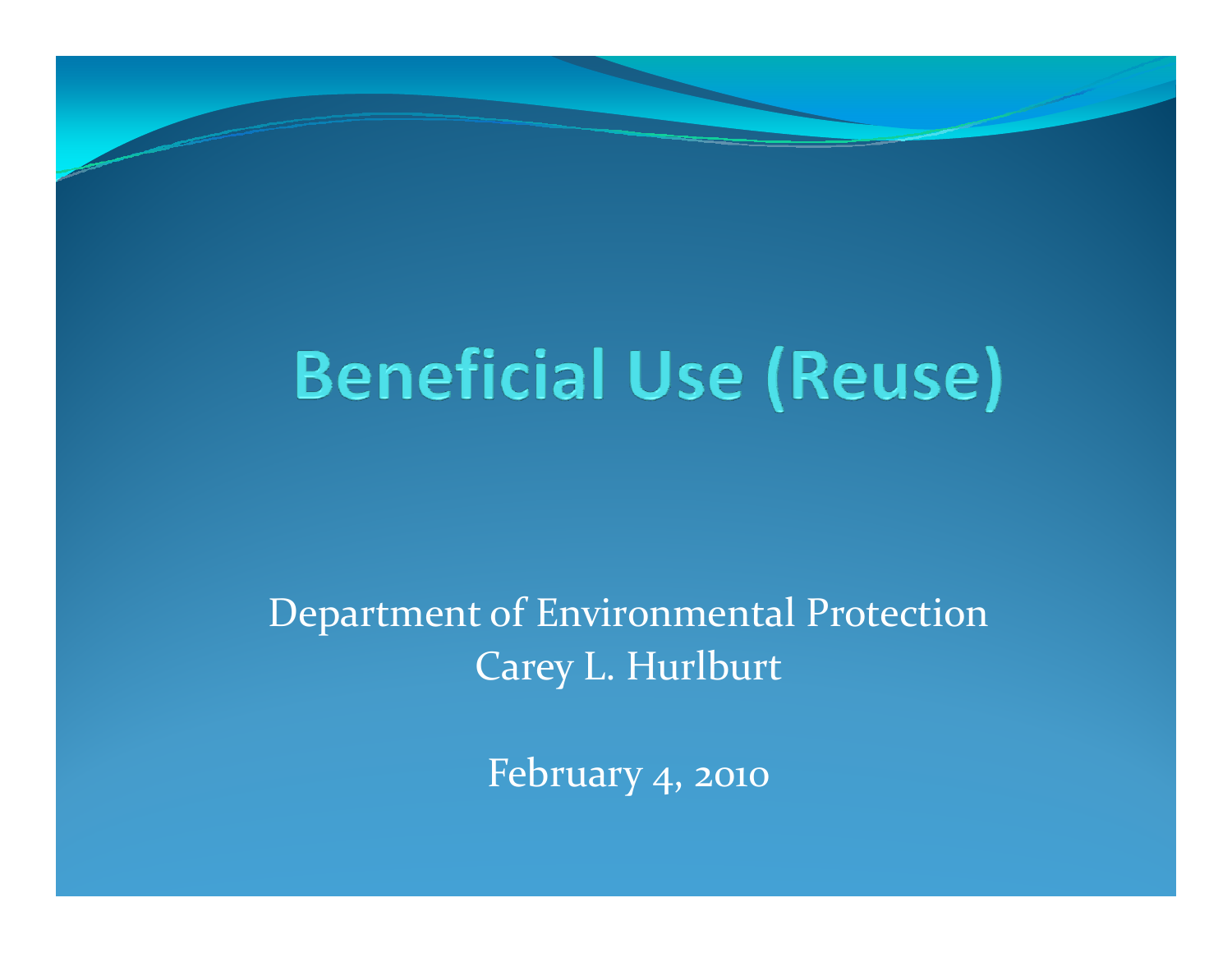## What is Beneficial Use?

- Defined in Section 22a-209f of the CGS
	- Reusing a non-hazardous "solid waste" in a manufacturing process to make a product or as an effective substitute for a commercial product
	- "Solid Waste" assumes unwanted, discarded materials
	- "By-product materials" is actually the preferred terminology used today
	- DEP is authorized to develop "BU General Permits"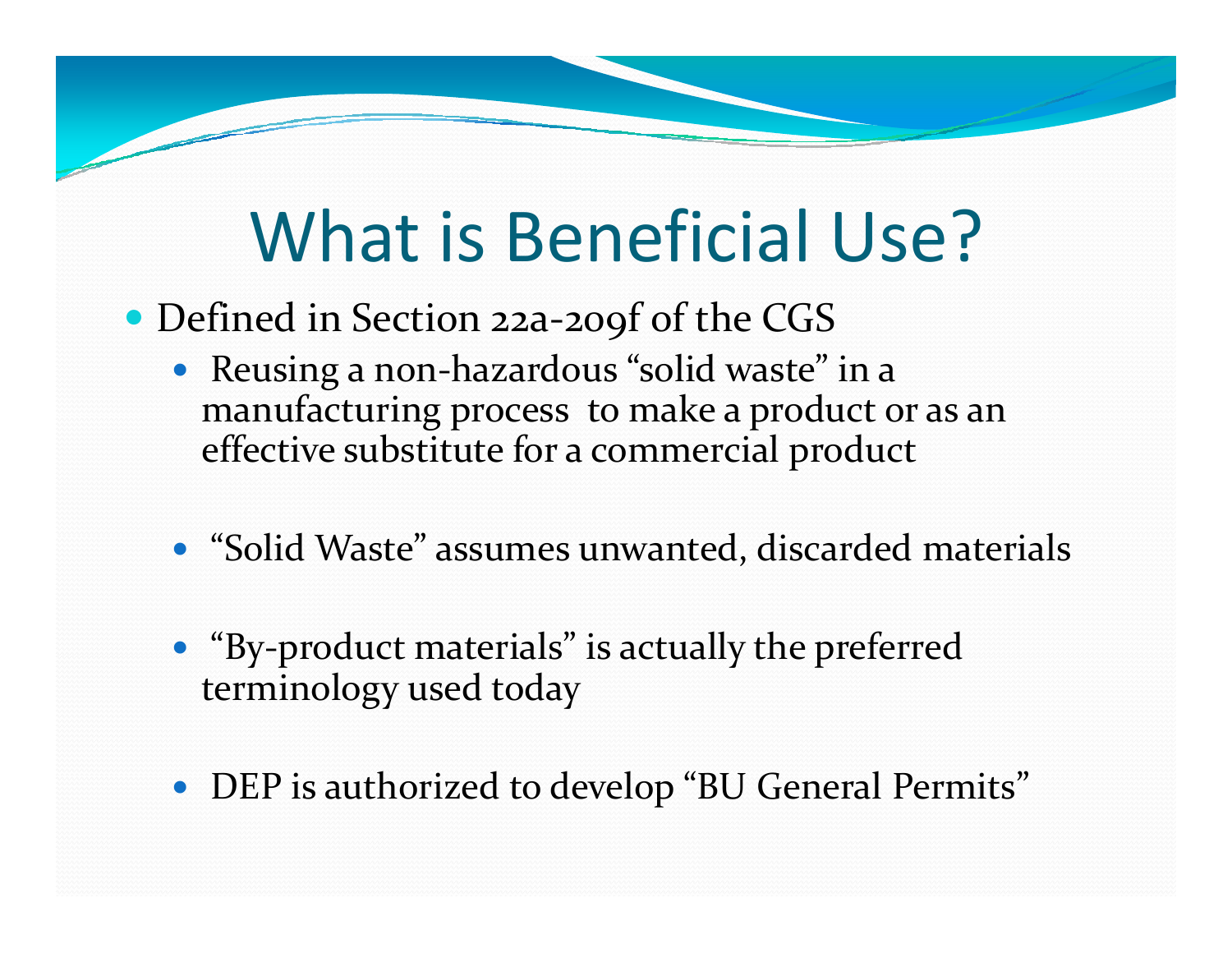# **History of Beneficial Use**

- 1990's Many landfills began to close & mandatory recycling started
- Industry's Awareness that by-products may have "value"
- CT DEP develops a Beneficial Use Guidance Document
	- http://www.ct.gov/dep/lib/dep/waste management and disposal/beneficial\_use/beneficialuseguide.pdf
	- Requires Waste Characterization Studies, Ecological Risk & Health Risk Assessments especially for broad, unrestricted reuse scenarios
	- To date, DEP has issued only "4" BU General Permits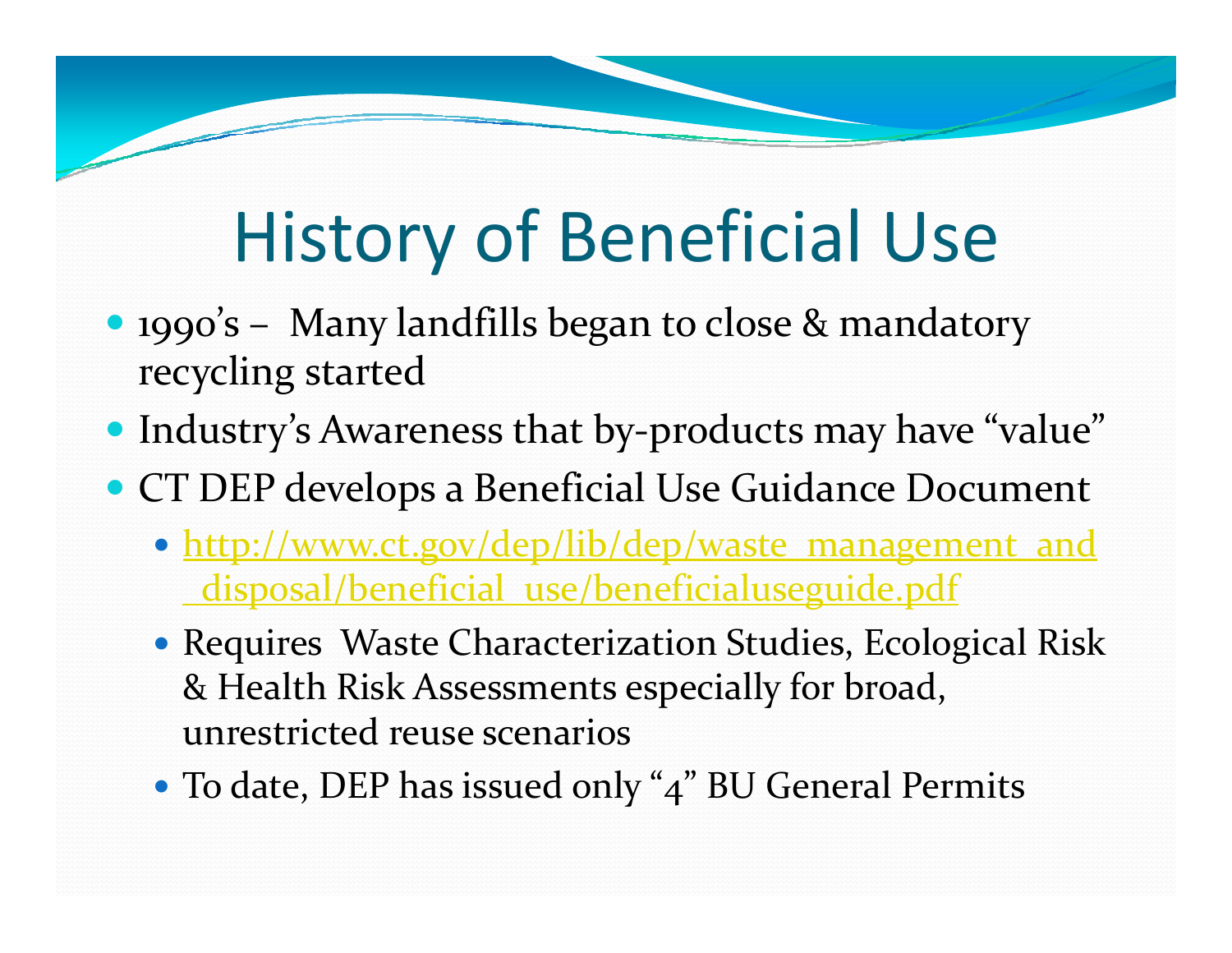#### CT Beneficial Use General Permits

- "Crushed Recycled Container Glass" generated only at Intermediate Processing Centers & reused as reclaimed aggregate in concrete, asphalt & trenching applications (valid <sup>199</sup>6‐2001) \* <sup>2003</sup> – CGS Section 22a‐208z
- **"Processing Tires for Beneficial Use Applications" (valid** since <sup>2005</sup> – expires Sept. 30, 2010)
- "Two-Inch Nominal Tire Chips" to be used as a substitute for aggregate in sub‐surface sewage disposal leaching fields (also expires Sept. 30, 2010)
- "Asphalt Roofing Shingles" used in sub-base, aggregate base, and/or hot mix binder applications according to industry standards (Valid <sup>2006</sup>‐May 31, 2011)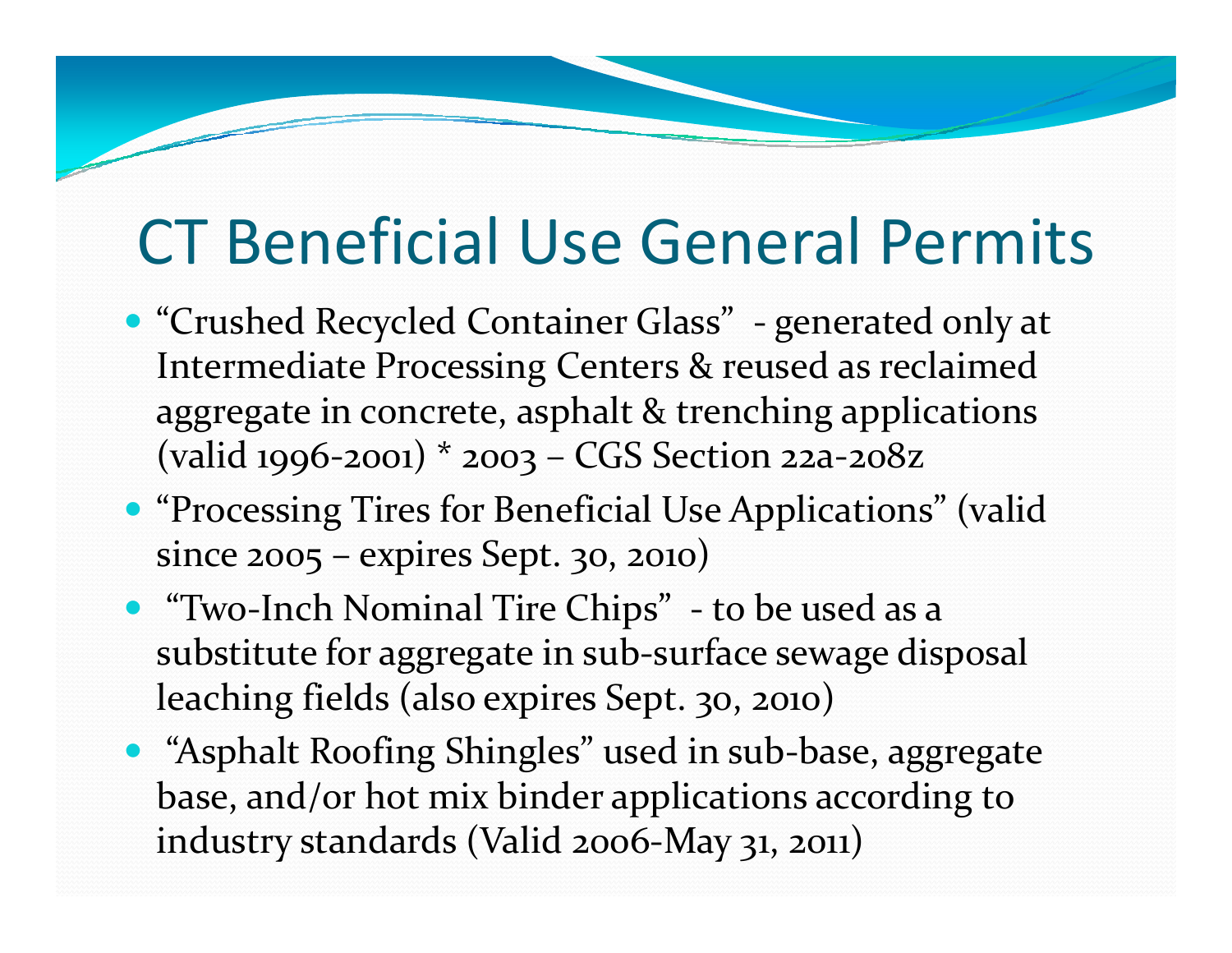### Beneficial Use Determinations

- CT needed the authority to issue individual "Beneficial Use Determinations" (BUDs) as opposed to Statewide General Permits
- Other States have had this authority and have issued literally hundreds of BUDs
- Starting October 1, 2009, CT DEP is now authorized to issue BUDs !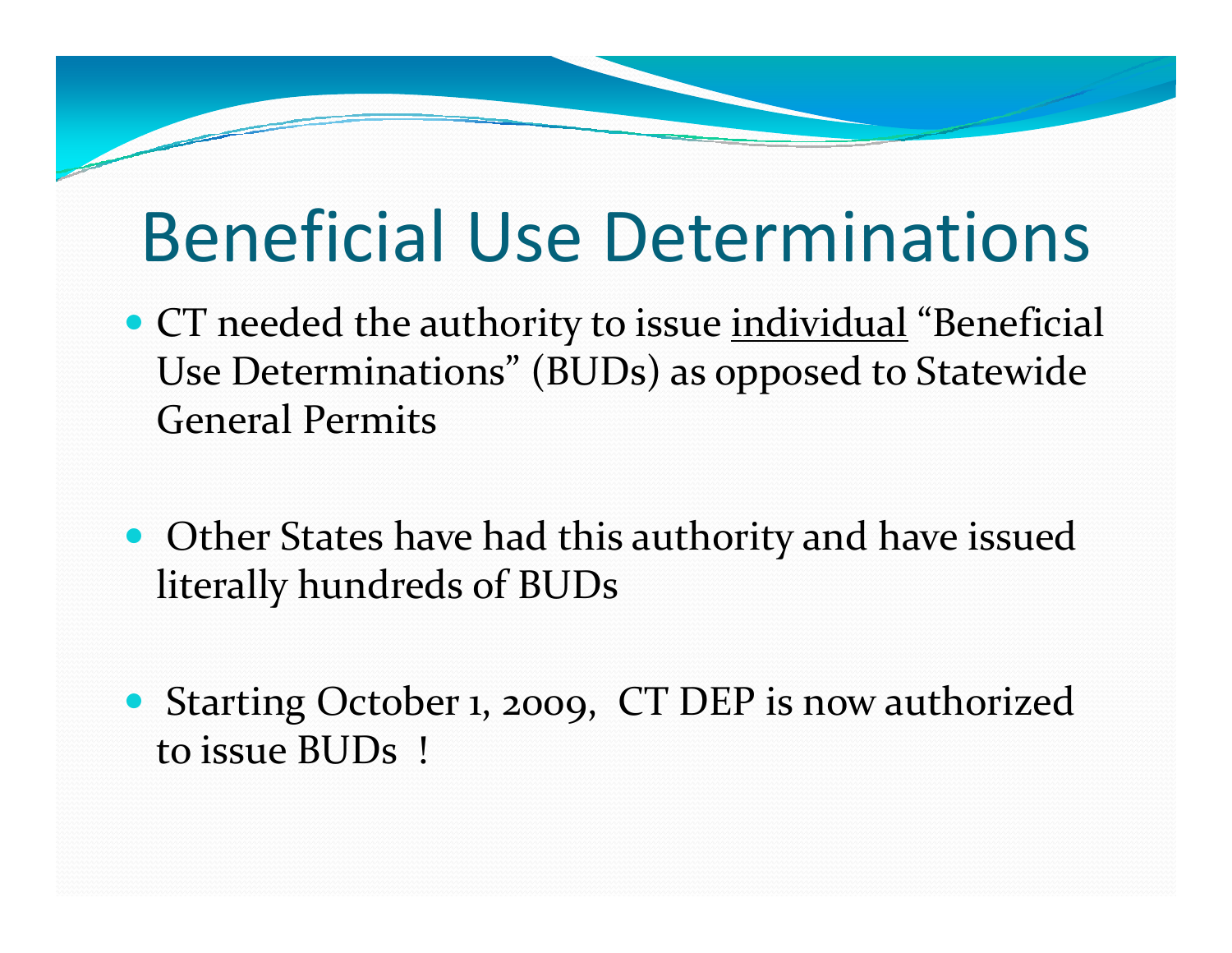#### Anticipated Registrations

- **PSEG** Coal Ash reuse in concrete applications
- y **Redland Brick** Scrubber residue reused as lime
- **NLR** Recycled Fluorescent Bulb Glass reused for sand in road construction applications
- **Utilities** Contaminated Soils reused in asphalt & as sub‐base
- y **Water Treatment Plants** Sludge reuse as <sup>a</sup> soil or compos<sup>t</sup> blending agen<sup>t</sup>
- y **Sewage Treatment Plants** Grit reuse in asphalt production
- **Municipalities** Street sweeps reused in asphalt production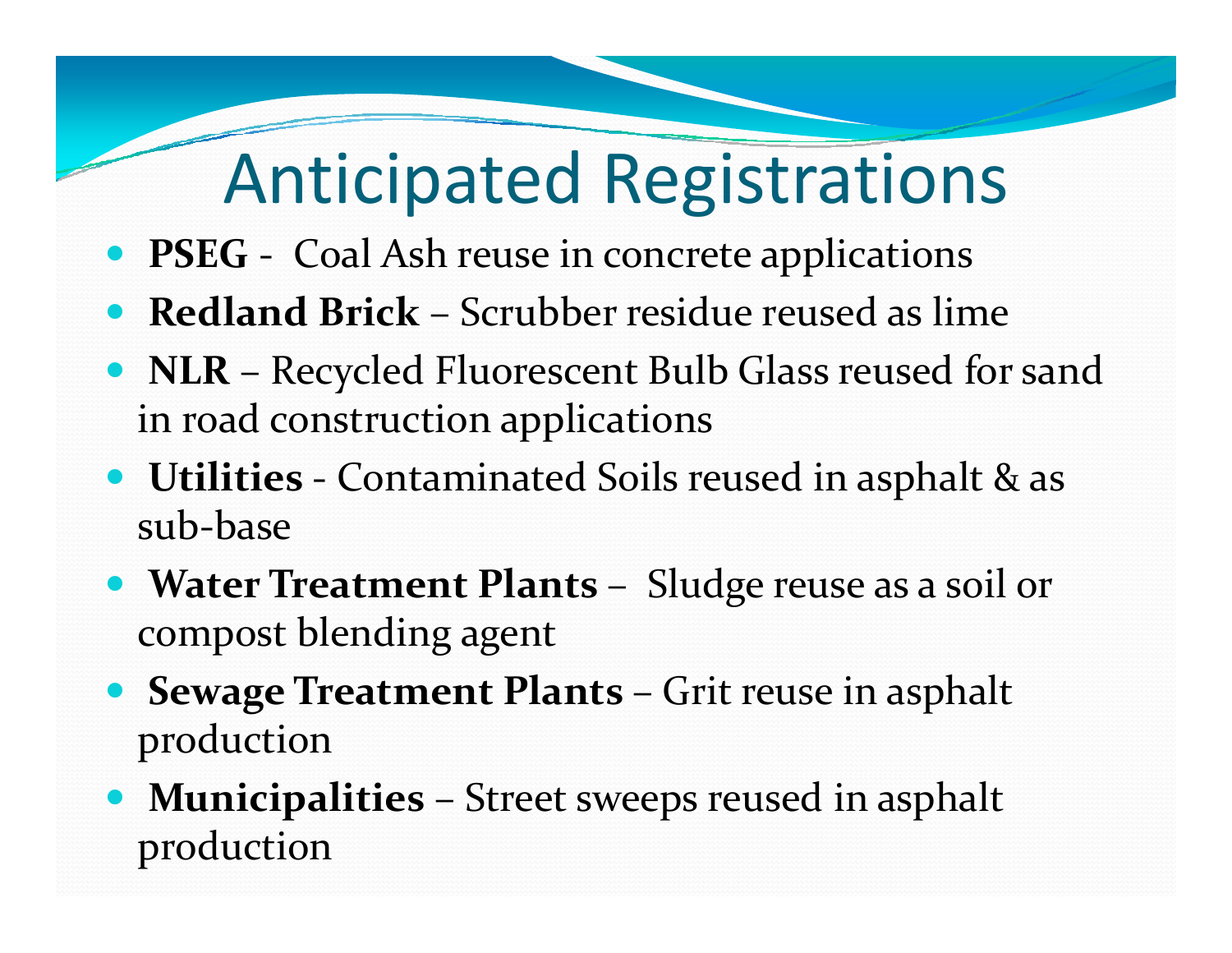## Registration Form & Fees

- Form will be posted on DEP's website soon
- For today, a paper version of the form is available; We will send an electronic version, upon request
- Fees for a "5" year BUD approval:
	- Less than or equal to " $12$ " tons/yr = \$2,625.
	- Over " $12$ " tons/yr = \$5,250.
- Renewal BUD approvals:
	- Less than or equal to " $12$ " tons/yr = \$1,315.
	- Over " $12$ " tons/yr = \$ 2,625.